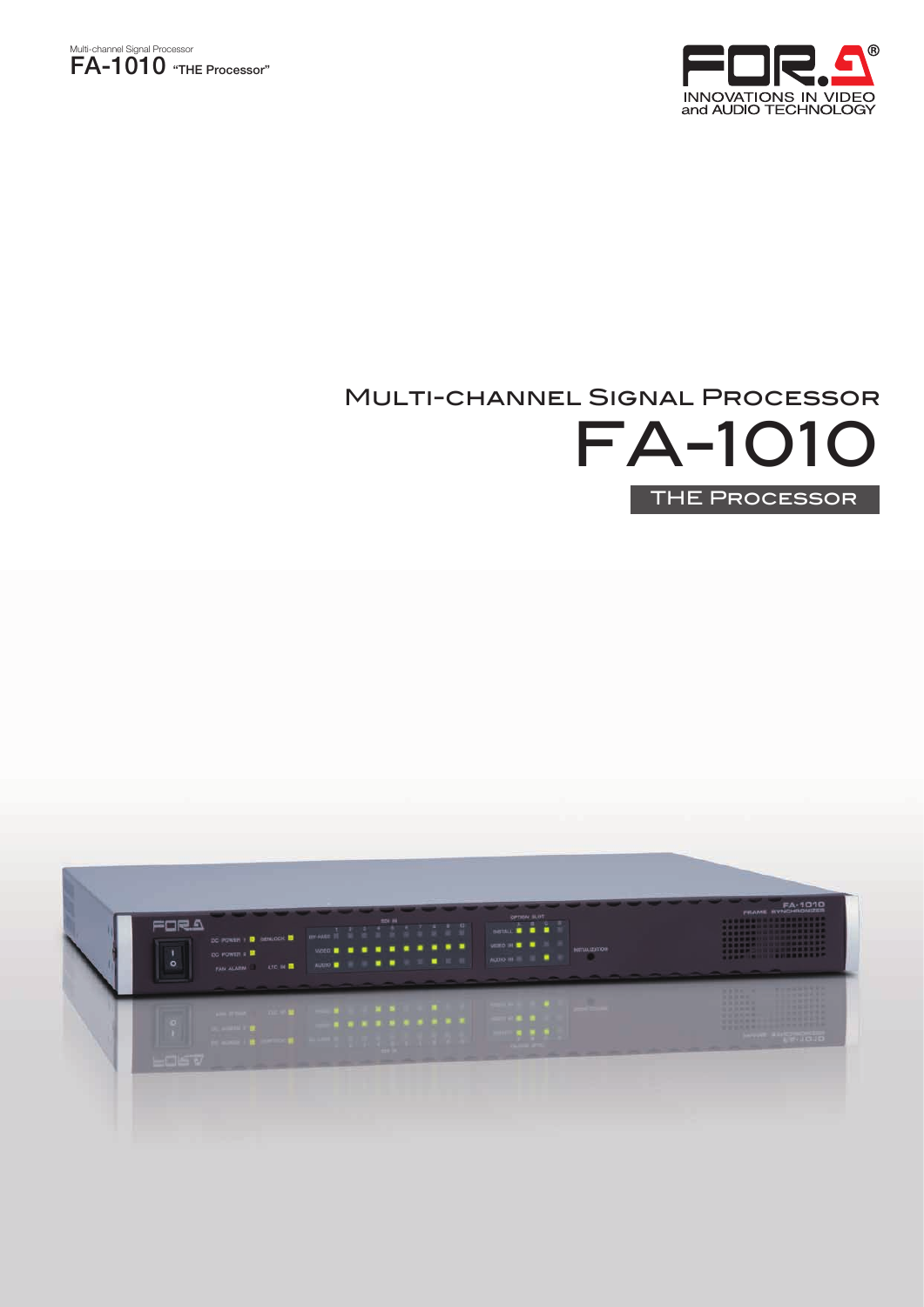# **Up to 10 inputs/18 outputs in a sleek, 1U form factor. A multi-function, multi-format, 4K ready frame synchronizer.**

**BODY HALL** 

The FA-1010 offers up to 10 outputs and 18 outputs for convenient, centralized multi-channel video routing. In addition, this all-in-one frame synchronizer offers many essential video production tools. Inputs and output standards include, 3G/HD/SD-SDI in a variety of frame rates and 4K compatibility. We have included all the typical features of a frame synchronizer as well as a FOR-A's 'industry standard' color correction on every input. For audio signal processing, it offers delay adjustment, remapping functions and a sampling rate converter on over 160 channels of audio. A single unit can provide the functionality that used to require a full rack of equipment. The perfect solution for almost any professional video environment plus: reduced cost, space, heat and electrical consumption.

Comprehensive & More Compact



### **A full rack of signal processing in a 1U box.**

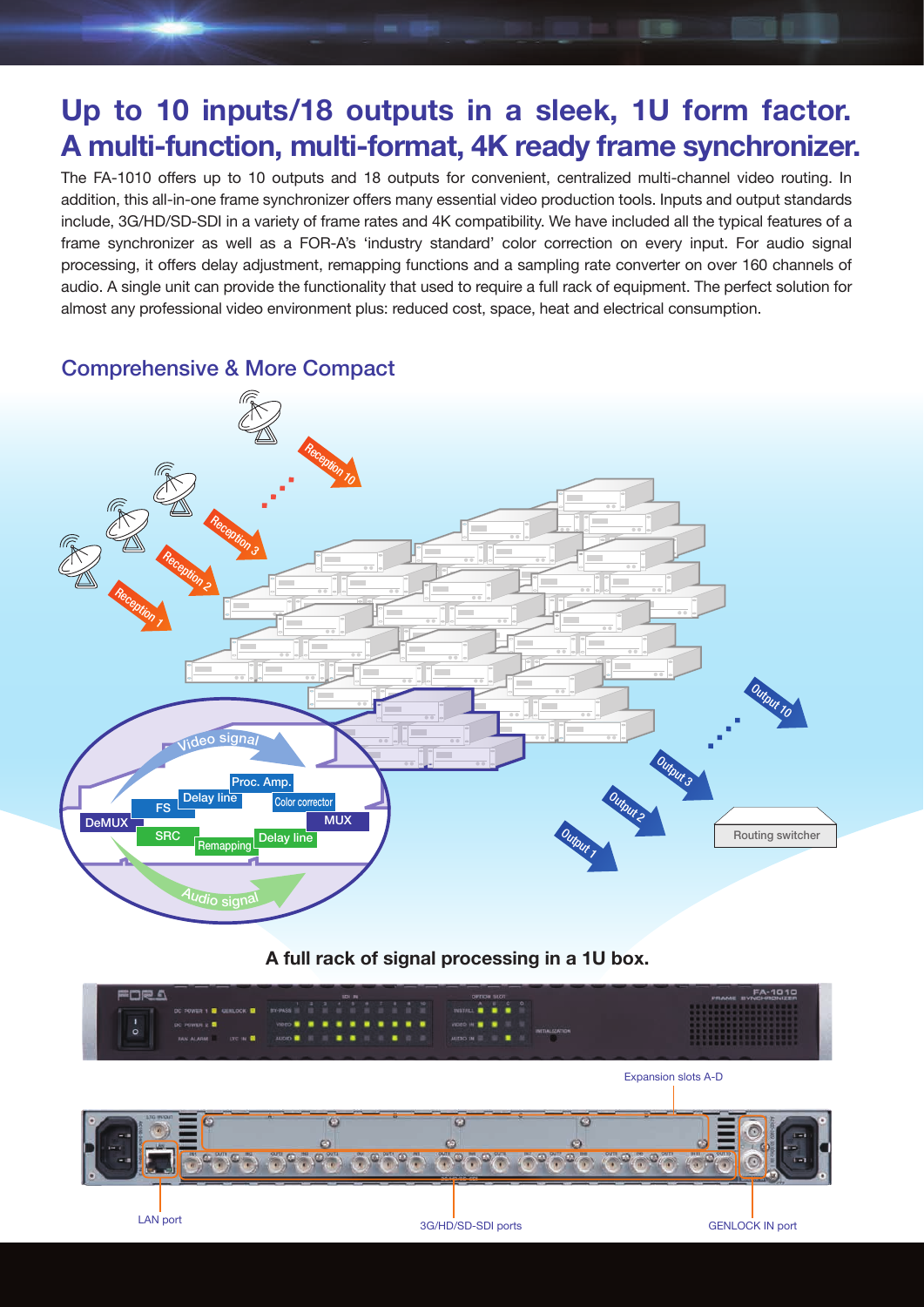## Full-Featured

#### 10 3G/HD/SD-SDI inputs and outputs standard, expandable to 18 outputs

This 10 input frame synchronizer also offers a 10 by 10 audio/video clean switch router on synchronized or un-synchronized inputs. The built-in clean switch function enables advanced audio processing for quiet audio transitions. An I/O bypass function has also been provided in case power is cut.

#### Digital Audio I/O

For embedded audio, there are 16 channels per 3G/HD-SDI synchronous/asynchronous input, and there are 16 channels per synchronous input in SD-SDI. That means support for up to 160 channels over the 10 inputs. Audio processing includes, delay adjustment, level adjustment, down-mixing and remapping. By adding optional digital or analog cards, the unit provides D-A or A-D conversion with embed and de-embed capability. Users needn't worry about ancillary data being erased such as closed captions and time code due to signal processing.

#### GUI/Web Control

The frame synchronizer comes with dedicated GUI software for direct IP control from a PC. In addition, it offers web-based control from almost any browser. The web browser offers the ability to control from a PC, tablet or smart phone.



#### mobile handset

#### Color Corrector

The FA-1010 provides 10 channels of FOR-A's legendary real-time color correction. Color controls include Proc Amp and White/Black/Gamma in R/G/B. White/Black/Gamma controls can be done in 3 modes: Balance, Differential and Sepia.

#### Powerful Frame Synchronizer

FOR-A's frame synchronizers are designed for superior performance when processing video with poor quality signals. Synchronizer modes can be selected among from Frame, Line, and AVDL. Adjustment range in AVDL mode is 5 H in HD and 1 H in SD. Additionally, in every mode both H and V<sup>\*</sup> ancillary data can be passed through.

\*If input/output formats differ, there are limitations on the packets that can be passed.

#### Other Features

- Video/audio delay
- Monitoring and control from a Web browser (partial)
- SNMP monitoring
- Redundant power supply

### **Options**

#### FA-10RU Remote Control Unit



性質

". **".".". "."."."."** 

9999.: ====

Remote with LED menu display for full control of multiple units.

#### FA-10DCCRU *<u>BULLESSES COOPER</u>*

FA-AUX30 AUX Extension Panel

perfect for routing operations.

Redundant power supply

Remote Control Unit for Color Correction A dedicated remote panel for intuitive color correction.



4 slots in the rear panel can be used to expand inputs and outputs. • FA-10AES-BL Digital Audio balanced I/O option<br>• FA-10AES-UBL Digital Audio unbalanced I/O option

FA-10PS

• FA-10AES-UBL Digital Audio unbalanced I/O option<br>• FA-10AES-UBLC Digital Audio unbalanced output exp • FA-10AES-UBLC Digital Audio unbalanced output expansion cable

Offers one-touch assignment and activation of common functions and

- 
- 
- FA-10ANA-AUD Analog Audio I/O option<br>• FA-10GPI GPI 10 each input/outpu GPI 10 each input/output option